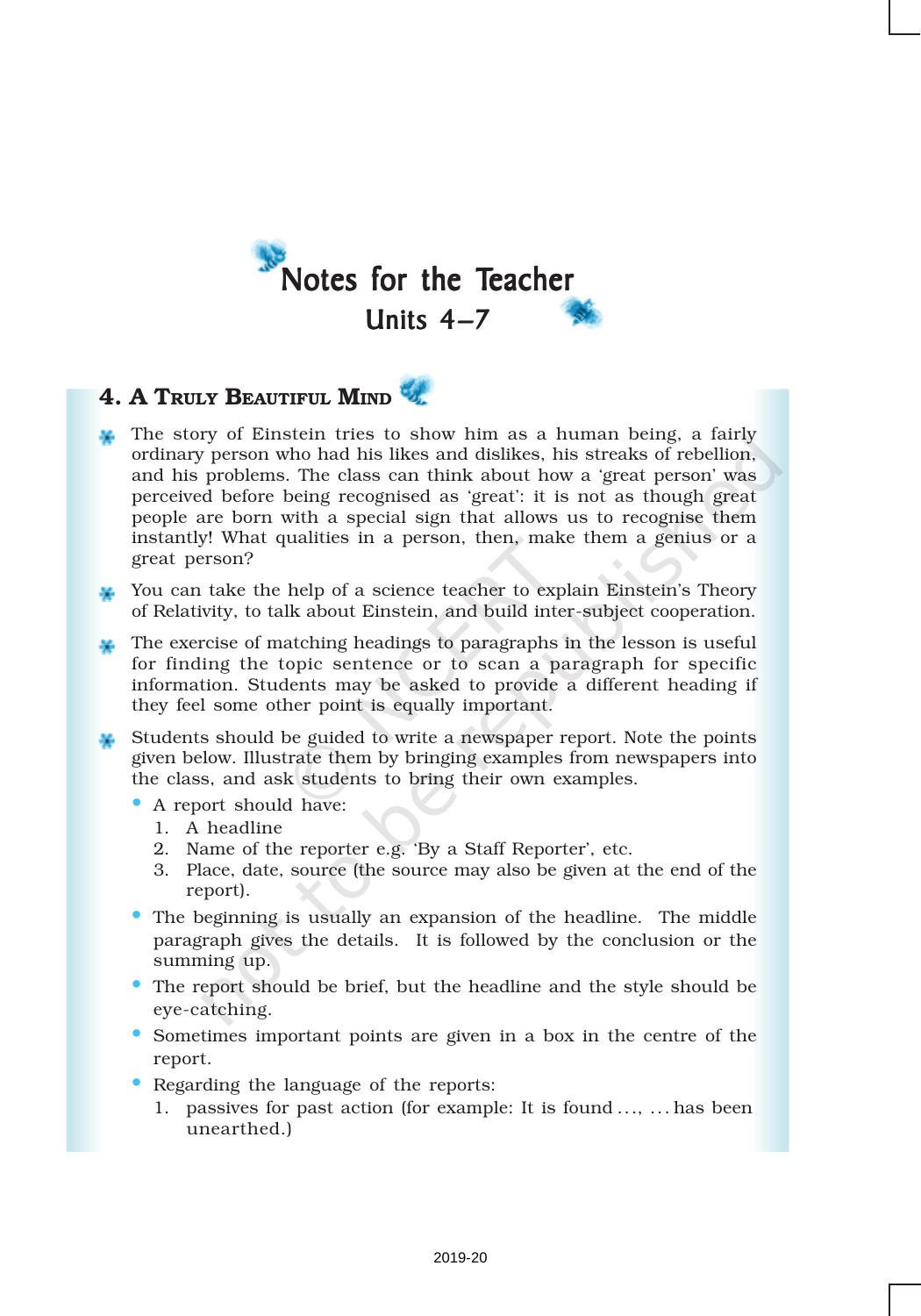- 2. present tense for statements (The document contains…, The manuscript describes…)
- This unit has a passage for dictation, an anecdote. Dictation is an exercise that requires the individual participation of each student. It fosters unconscious thinking, and draws attention to language form. Students can also be given opportunities for self or peer correction after the dictation.
	- Students should first read the passage silently, noticing the use of punctuation marks.
	- The passage to be dictated should be read aloud twice in the class with proper intonation, and pauses between meaningful phrases.
	- The passage is read a third time for students to check through.

## 5. THE SNAKE AND THE MIRROR

- 'The Snake and the Mirror' is a complex story of self-discovery that is humorously told. The narrator is a vain and foolish young man who in a moment of crisis realises that he is "poor, foolish and stupid". The questions are designed to help the students notice the humour in the narration.
- This unit has a formal, expository passage for dictation. Students should be encouraged to learn the spellings of unfamiliar words beforehand. The dictation of such passages also encourages the development of grammar in the students' minds, as they recall complex language.
- The Writing task is based on a sketch from a photograph that tells a story. Encourage the students to read the words given alongside the sketch. Let the students form pairs or groups to talk freely about the sketch before they start writing.
- A new kind of activity introduced in this lesson is to compare two translations of the beginning of a story. This activity suggests to the students that language is not 'fixed'; there are different ways of experiencing an idea, which also lead to small changes in the idea that is expressed. This activity should be done as a fun activity.

### 6. My CHILDHOOD

- The autobiographical account of childhood embodies the themes of harmony and prejudice, tradition and change. The questions guide the children to identify the instances of the themes.
- A map reading activity is given in this unit. Students will find out the geographical location of Dhanushkodi and Rameswaram, and the languages spoken at that time by different communities. This

44 / *Beehive*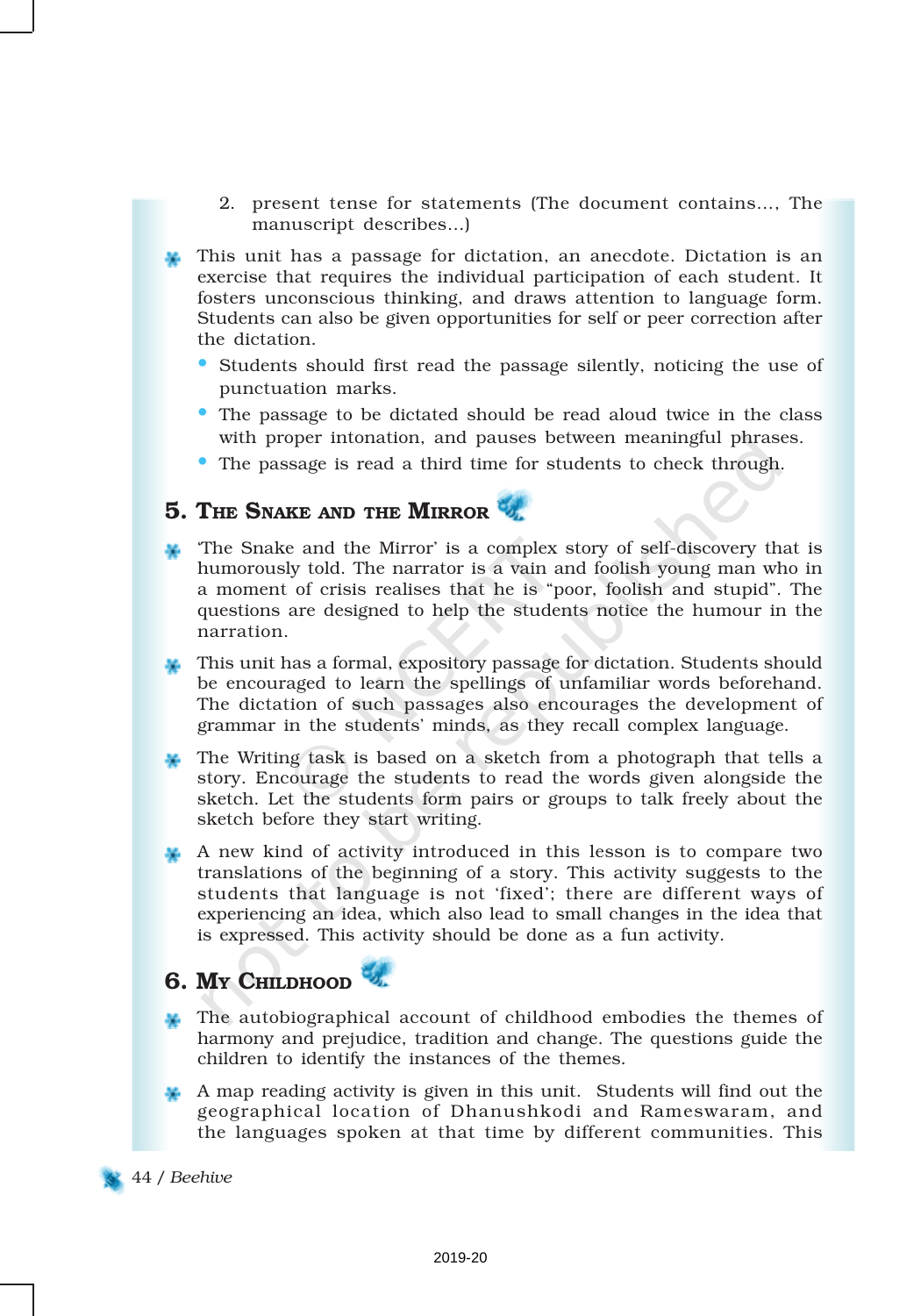will develop a critical understanding of how life and society in the deep south changed and developed over the years. Dhanuskodi and Rameswaram are on an island, the Pamban Island, off the Tamil Nadu coast.

- The dictionary work encourages children to identify the contexts, literal and metaphorical, in which the given words occur. You may find other such words to add to the exercise.
- The dictation exercise in this unit requires the rearrangement of jumbled paragraphs. Ideally this kind of dictation should be carried out with passages that the students have not seen before.

The teacher dictates the three parts of the given passage, in random order, one to each group in class, for example part two first, then part three, and finally part one. The class has to share information in order to put the text together in the right order. This can be a class activity directed by the teacher.

The Speaking exercise includes an activity requiring students to ask other people for their opinion on the topic.

## **7. PACKING**

This is a humorous story about the confusion and mess made by inexperienced packing. Draw the attention of the students to the antics of Montmorency, the dog. Help students to find humorous elements in the story such as Jerome finding his toothbrush inside the shoe and Harris squashing the tomatoes. Draw their attention to humour in the narration, such as "Montmorency's ambition in life is to get in the way and be sworn at," or the beginning of the narration "Packing is one of those many things that I feel I know more about than any other person living.(It surprises me myself, sometimes, how many such things there are.)"

An activity in this unit is to collect examples of instructions and directions such as those given in pamphlets for different products. An example has been provided of a pamphlet with instructions in different foreign languages. The purpose is to encourage students to find other such pamphlets as a fun activity.

*Notes for the Teacher* / 45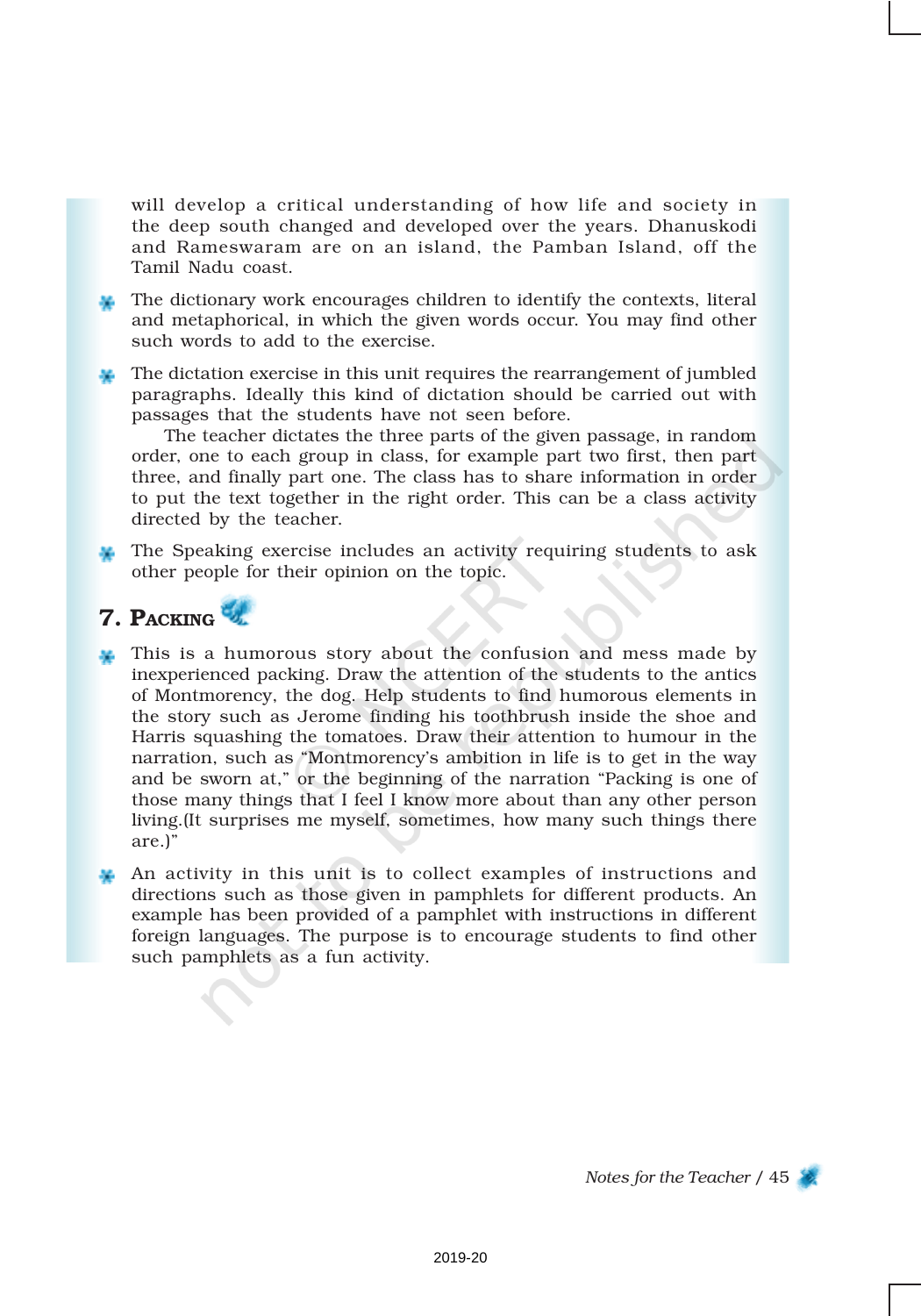



# \* 4. A Truly Beautiful Mind

### BEFORE YOU READ

- *• Who do you think of, when you hear the word 'genius'? Who is a genius — what qualities do you think a genius has?*
- *• We shall now read about a young German civil servant who took the world by storm about a hundred years ago. In the summer of 1905, the 26-year-old published in quick succession four ground-breaking papers: about light, the motion of particles, the electrodynamics of moving bodies, and energy. His work took up only a few pages in scientific journals, but changed forever our understanding of space, time and the entire cosmos — and transformed the name* '*Einstein*' *into a synonym for genius.*
- *• Fifty years after his death, Albert Einstein's genius still reigns.*
- 1. ALBERT Einstein was born on 14 March 1879 in the German city of Ulm, without any indication that he was destined for greatness. On the contrary, his mother thought Albert was a freak. To her, his head *freak*: a word used seemed much too large.
- 2. At the age of two-and-a-half, Einstein still wasn't talking. When he finally did learn to speak, he uttered everything twice. Einstein did not know what to do with other children, and his playmates called him "Brother Boring." So the youngster played by himself

Otto Neugebauer, the historian of ancient mathematics, told a story about the boy Einstein that he characterises as a "legend", but that seems fairly authentic. As he was a late talker, his parents were worried. At last, at the supper table one night, he broke his silence to say, "The soup is too hot." Greatly relieved, his parents asked why he had never said a word before. Albert replied, "Because up to now everything was in order."

disapprovingly to talk about a person who is unusual and doesn't behave, look or think like others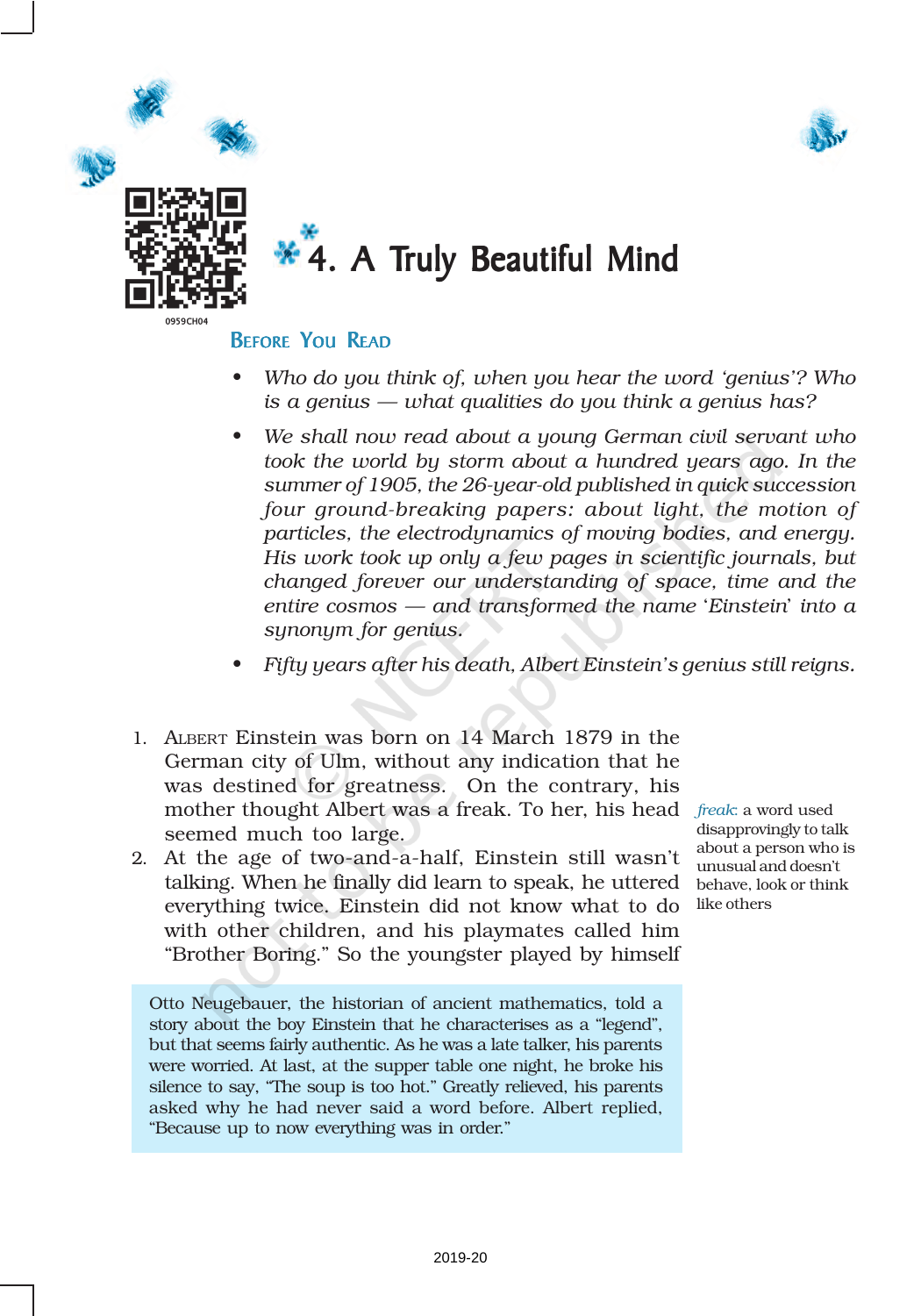

much of the time. He especially loved mechanical toys. Looking at his newborn sister, Maja, he is said to have said: "Fine, but where are her wheels?"

- 3. A headmaster once told his father that what Einstein chose as a profession wouldn't matter, because "he'll never make a success at anything." Einstein began learning to play the violin at the age of six, because his mother wanted him to; he later became a gifted amateur violinist, maintaining *amateur*: doing this skill throughout his life.
- 4. But Albert Einstein was not a bad pupil. He went to high school in Munich, where Einstein's family had moved when he was 15 months old, and scored good marks in almost every subject. Einstein hated the school's regimentation, and often clashed with his teachers. At the age of 15, Einstein felt so stifled there that he left the school for good.
- 5. The previous year, Albert's parents had moved to Milan, and left their son with relatives. After prolonged discussion, Einstein got his wish to continue his education in German-speaking Switzerland, in a city which was more liberal than Munich.
- 6. Einstein was highly gifted in mathematics and interested in physics, and after finishing school, he decided to study at a university in Zurich. But science wasn't the only thing that appealed to the dashing young man with the walrus moustache.

something for personal enjoyment rather than as a profession

*regimentation*: order or discipline taken to an extreme

*stifled*: unable to breathe; suffocated

*liberal*: willing to understand and respect others' opinions



*Einstein in 1900 at the age of 21.*



*Einstein in 1955 as we remember him now*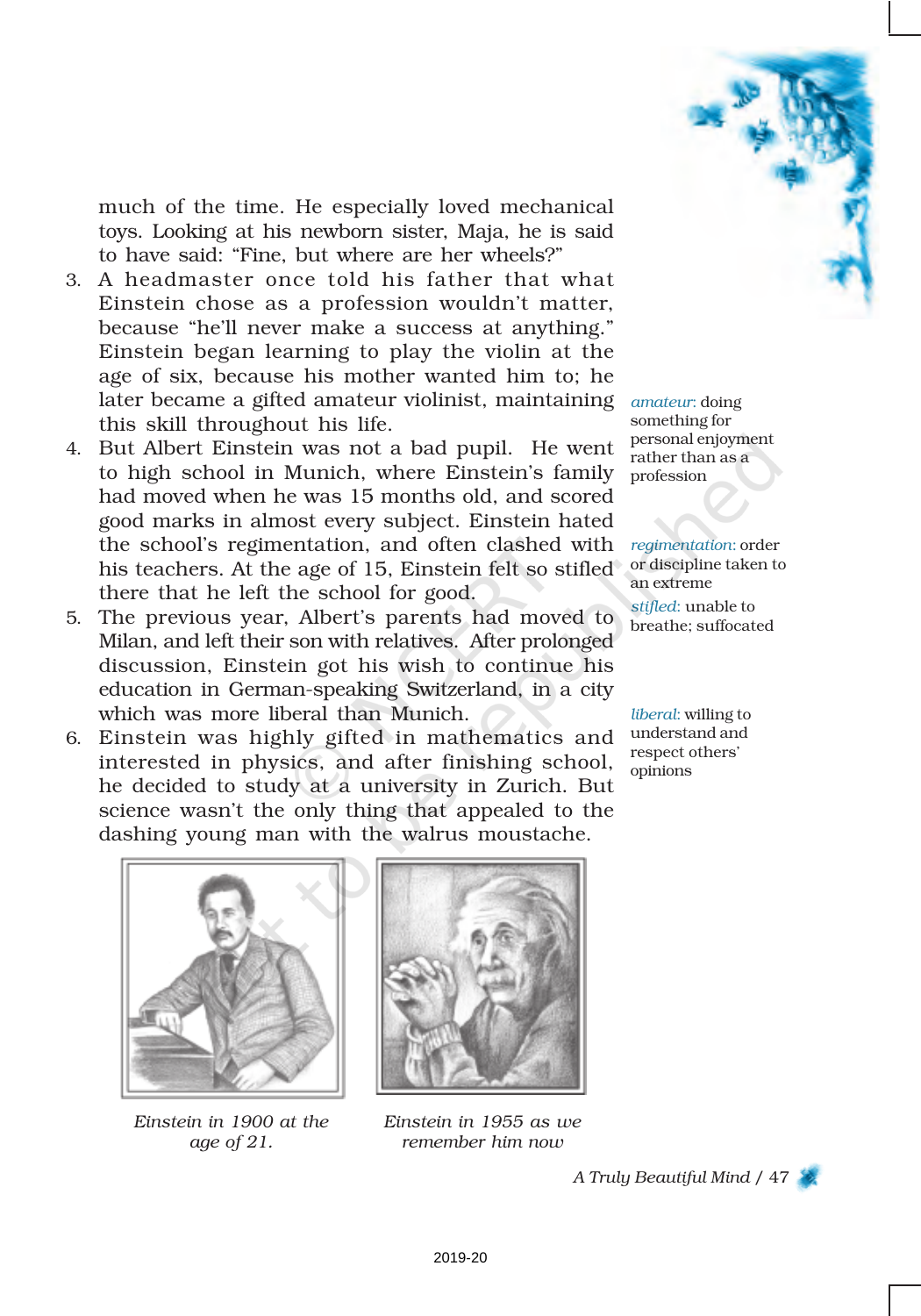- 7. He also felt a special interest in a fellow student, Mileva Maric, whom he found to be a "clever creature." This young Serb had come to Switzerland because the University in Zurich was one of the few in Europe where women could get degrees. Einstein saw in her an ally against the "philistines" those people in his family and at the university with whom he was constantly at odds. The couple fell in love. Letters survive in which they put their affection into words, mixing science with tenderness. Wrote Einstein: "How happy and proud I shall be when we both have brought our work on relativity to a victorious conclusion."
- 8. In 1900, at the age of 21, Albert Einstein was a university graduate and unemployed. He worked as a teaching assistant, gave private lessons and finally secured a job in 1902 as a technical expert in the patent office in Bern. While he was supposed *patent*: a document to be assessing other people's inventions, Einstein was actually developing his own ideas in secret. He is said to have jokingly called his desk drawer at work the "bureau of theoretical physics."
- 9. One of the famous papers of 1905 was Einstein's Special Theory of Relativity, according to which time and distance are not absolute. Indeed, two perfectly accurate clocks will not continue to show the same time if they come together again after a journey if one of them has been moving very fast relative to the other. From this followed the world's most famous formula which describes the relationship between mass and energy:

#### *ally*: a friend or an associate

*philistines*: a word used disapprovingly to talk about people who do not like art, literature or music

which gives the rights of an invention to an inventor

*absolute*: measured in itself, not in relation to anything else

### $E = mc^2$

*(In this mathematical equation, E stands for energy, m for mass and c for the speed of the light in a vacuum (about 300,000 km/s)*.

> When you sit with a nice girl for two hours, it seems like two minutes. When you sit on a hot stove for two minutes, it seems like two hours—that's relativity. - ALBERT EINSTEIN

> > \* \* \*

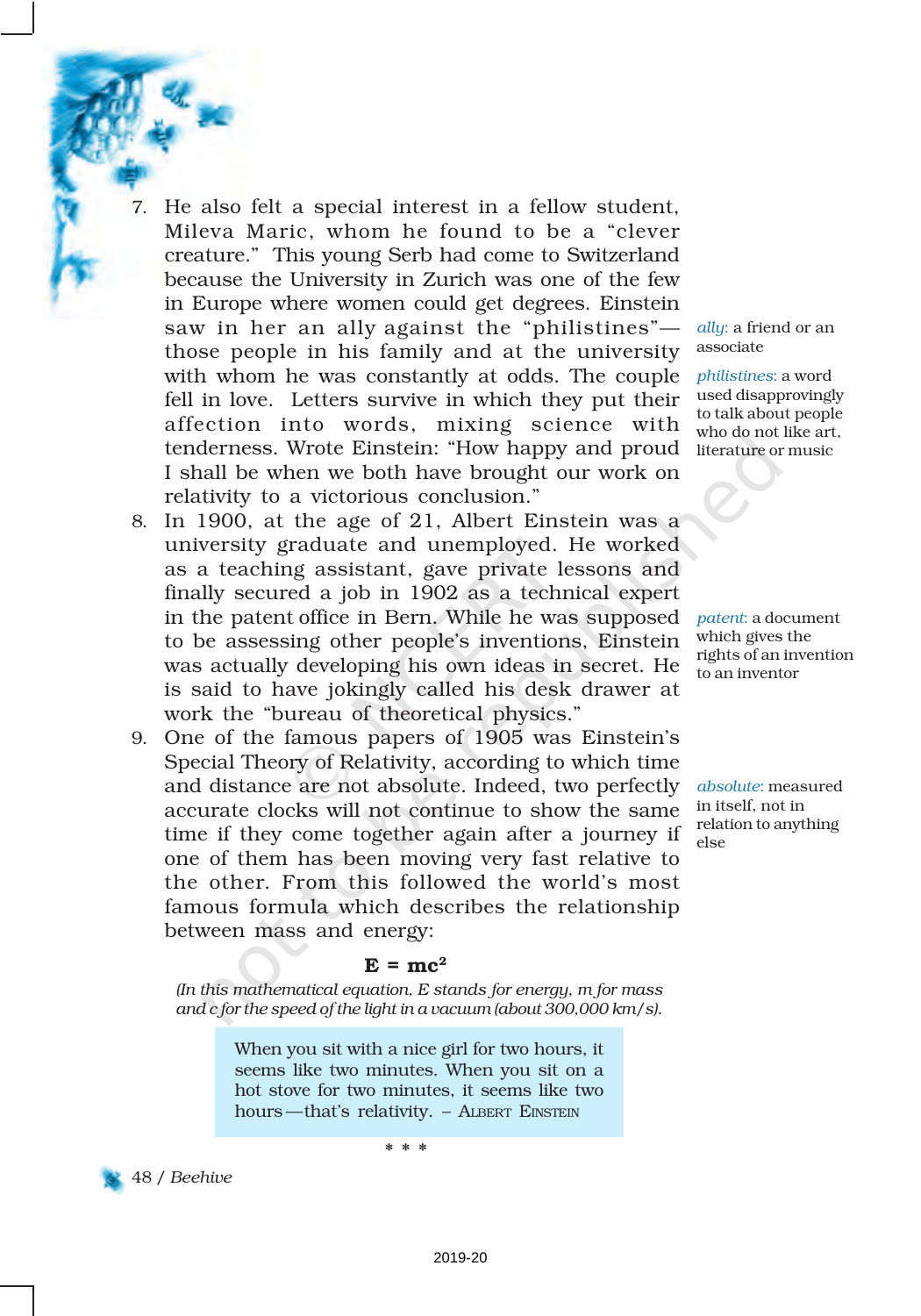



- 10. While Einstein was solving the most difficult problems in physics, his private life was unravelling. Albert had wanted to marry Mileva right *unravelling*: starting after finishing his studies, but his mother was against it. She thought Mileva, who was three years older than her son, was too old for him. She was also bothered by Mileva's intelligence. "She is a book like you," his mother said. Einstein put the wedding off.
- 11. The pair finally married in January 1903, and had two sons. But a few years later, the marriage faltered. Mileva, meanwhile, was losing her *faltered*: became intellectual ambition and becoming an unhappy housewife. After years of constant fighting, the couple finally divorced in 1919. Einstein married his cousin Elsa the same year.

\* \* \*

- 12.Einstein's new personal chapter coincided with his rise to world fame. In 1915, he had published his General Theory of Relativity, which provided a new interpretation of gravity. An eclipse of the sun in 1919 brought proof that it was accurate. Einstein had correctly calculated in advance the extent to which the light from fixed stars would be deflected *deflected*: changed through the sun's gravitational field. The newspapers proclaimed his work as "a scientific revolution."
- 13. Einstein received the Nobel Prize for Physics in 1921. He was showered with honours and invitations from all over the world, and lauded by the press.

\* \* \*

14. When the Nazis came to power in Germany in 1933, Einstein emigrated to the United States. Five years later, the discovery of nuclear fission in Berlin had American physicists in an uproar. Many of them *in an uproar*: very had fled from Fascism, just as Einstein had, and now they were afraid the Nazis could build and use an atomic bomb.

to fail

weak

direction because it hit something

upset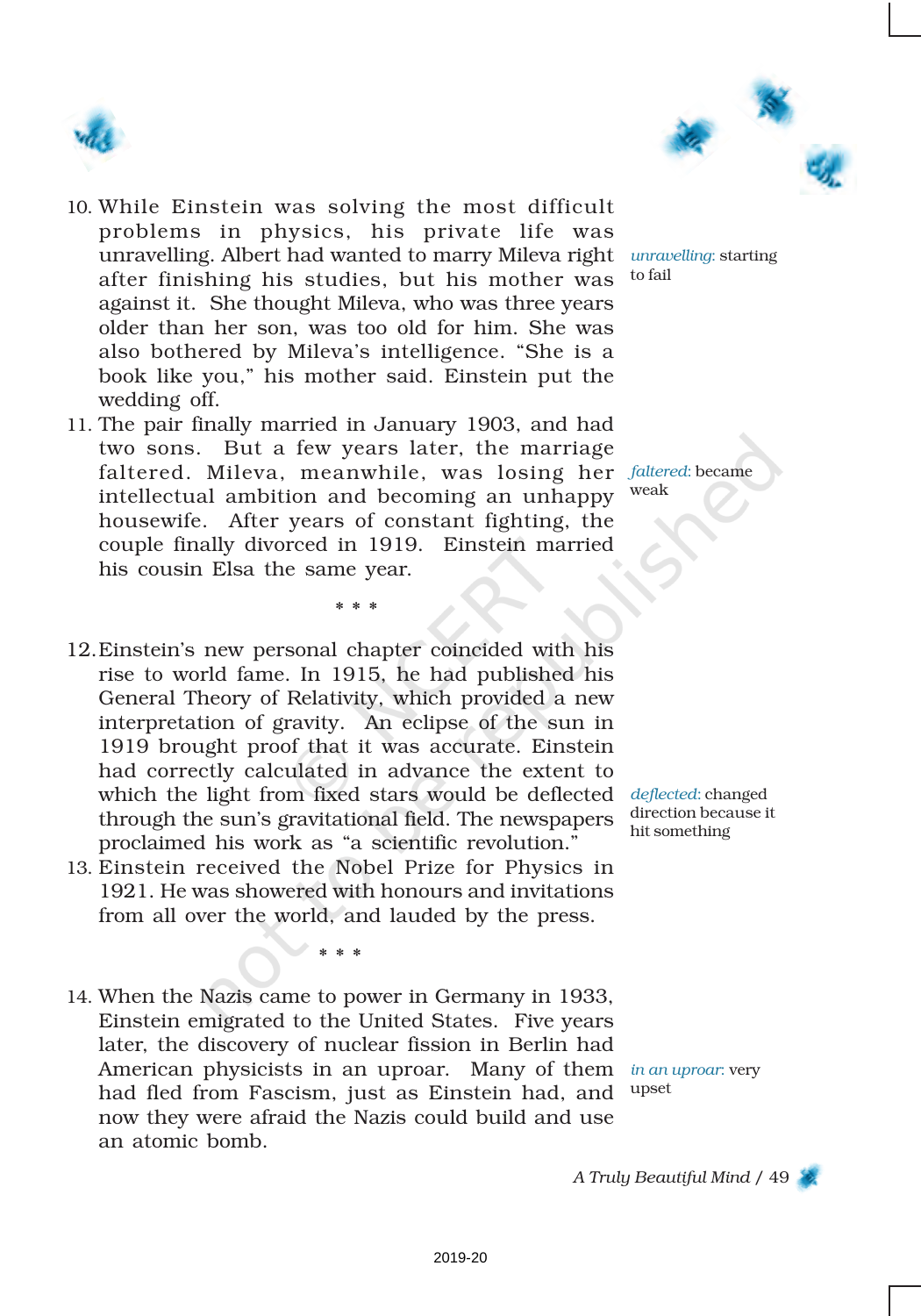

- 15. At the urging of a colleague, Einstein wrote a letter to the American President, Franklin D. Roosevelt, on 2 August 1939, in which he warned: "A single bomb of this type . . . exploded in a port, might very well destroy the whole port together with some of the surrounding territory." His words did not fail to have an effect. The Americans developed the atomic bomb in a secret project of their own, and dropped it on the Japanese cities of Hiroshima and Nagasaki in August 1945.
- 16. Einstein was deeply shaken by the extent of the destruction. This time he wrote a public missive to the United Nations. In it he proposed the formation of a world government. Unlike the letter to Roosevelt, this one made no impact. But over the next decade, Einstein got ever more involved in politics  $$ agitating for an end to the arms buildup and using his popularity to campaign for peace and democracy.
- 17. When Einstein died in 1955 at the age of 76, he was celebrated as a visionary and world citizen as much as a scientific genius.

*missive*: letter, especially long and official

*visionary*: a person who can think about the future in an original and intelligent way

# Thinking about the Text

1. Here are some headings for paragraphs in the text. Write the number(s) of the paragraph(s) for each title against the heading. The first one is done for you.

| (i) Einstein's equation                  |  |
|------------------------------------------|--|
| (ii) Einstein meets his future wife      |  |
| (iii) The making of a violinist          |  |
| (iv) Mileva and Einstein's mother        |  |
| (v) A letter that launched the arms race |  |
|                                          |  |

(vi) A desk drawer full of ideas

(vii) Marriage and divorce



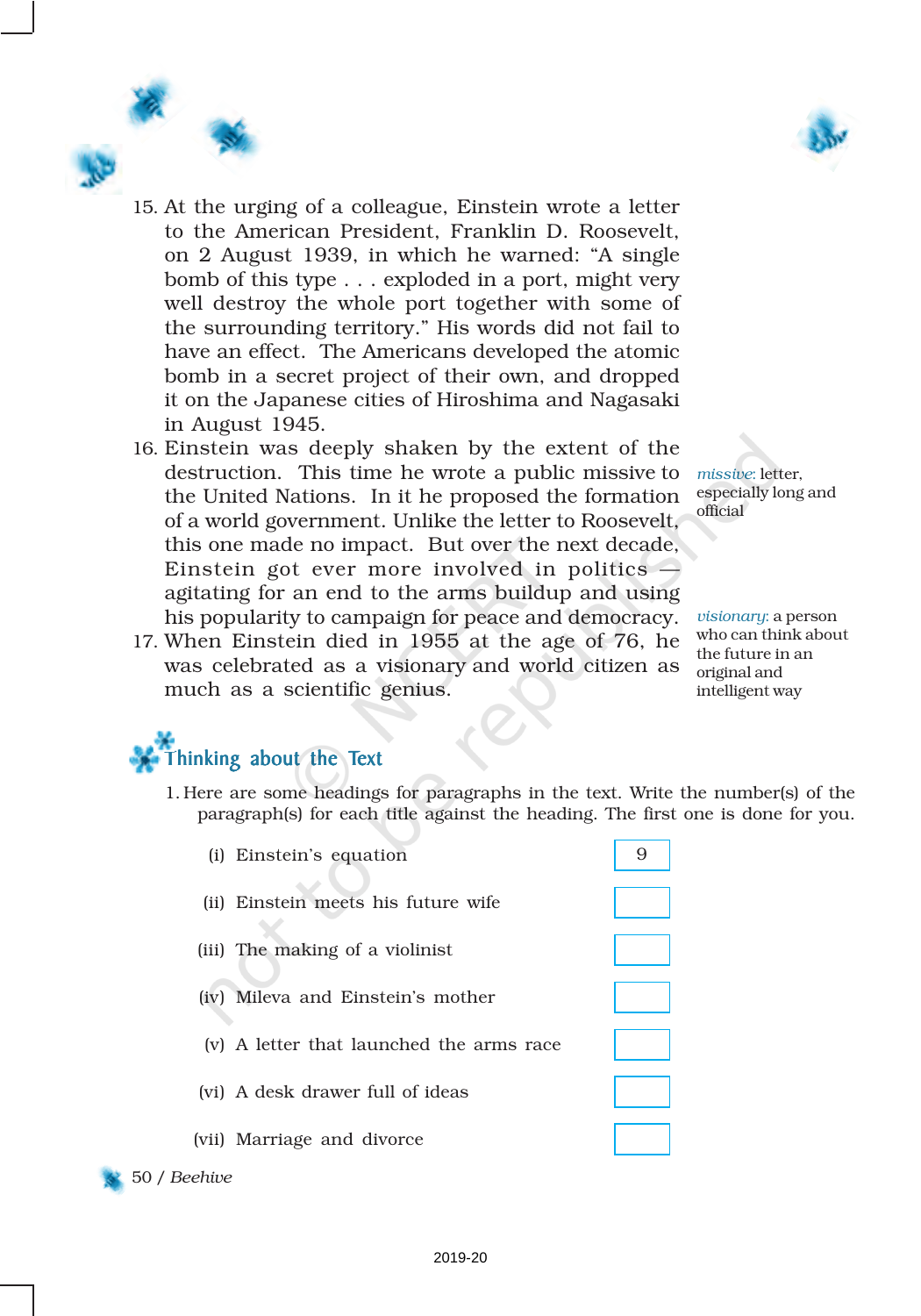- 2. Who had these opinions about Einstein?
	- (i) He was boring.
	- (ii) He was stupid and would never succeed in life.
	- (iii) He was a freak.
- 3. Explain what the reasons for the following are.
	- (i) Einstein leaving the school in Munich for good.
	- (ii) Einstein wanting to study in Switzerland rather than in Munich.
	- (iii) Einstein seeing in Mileva an ally.
	- (iv) What do these tell you about Einstein?
- 4. What did Einstein call his desk drawer at the patent office? Why?
- 5. Why did Einstein write a letter to Franklin Roosevelt?
- 6. How did Einstein react to the bombing of Hiroshima and Nagasaki?
- 7. Why does the world remember Einstein as a "world citizen"?
- 8. Here are some facts from Einstein's life. Arrange them in chronological order.
	- [ ] Einstein publishes his special theory of relativity.
	- [ ] He is awarded the Nobel Prize in Physics.
	- [ ] Einstein writes a letter to U.S. President, Franklin D. Roosevelt, and warns against Germany's building of an atomic bomb.
	- [ ] Einstein attends a high school in Munich.
	- [ ] Einstein's family moves to Milan.
	- [ ] Einstein is born in the German city of Ulm.
	- [ ] Einstein joins a university in Zurich, where he meets Mileva.
	- [ ] Einstein dies.
	- [ ] He provides a new interpretation of gravity.
	- [ ] Tired of the school's regimentation, Einstein withdraws from school.
	- [ ] He works in a patent office as a technical expert.
	- [ ] When Hitler comes to power, Einstein leaves Germany for the United States.

# Thinking about Language

- I. Here are some sentences from the story. Choose the word from the brackets which can be substituted for the italicised words in the sentences.
	- 1. A few years later, the marriage *faltered*. (failed, broke, became weak).
	- 2. Einstein was constantly *at odds* with people at the university. (on bad terms, in disagreement, unhappy)
	- 3. The newspapers *proclaimed* his work as "a scientific revolution." (declared, praised, showed)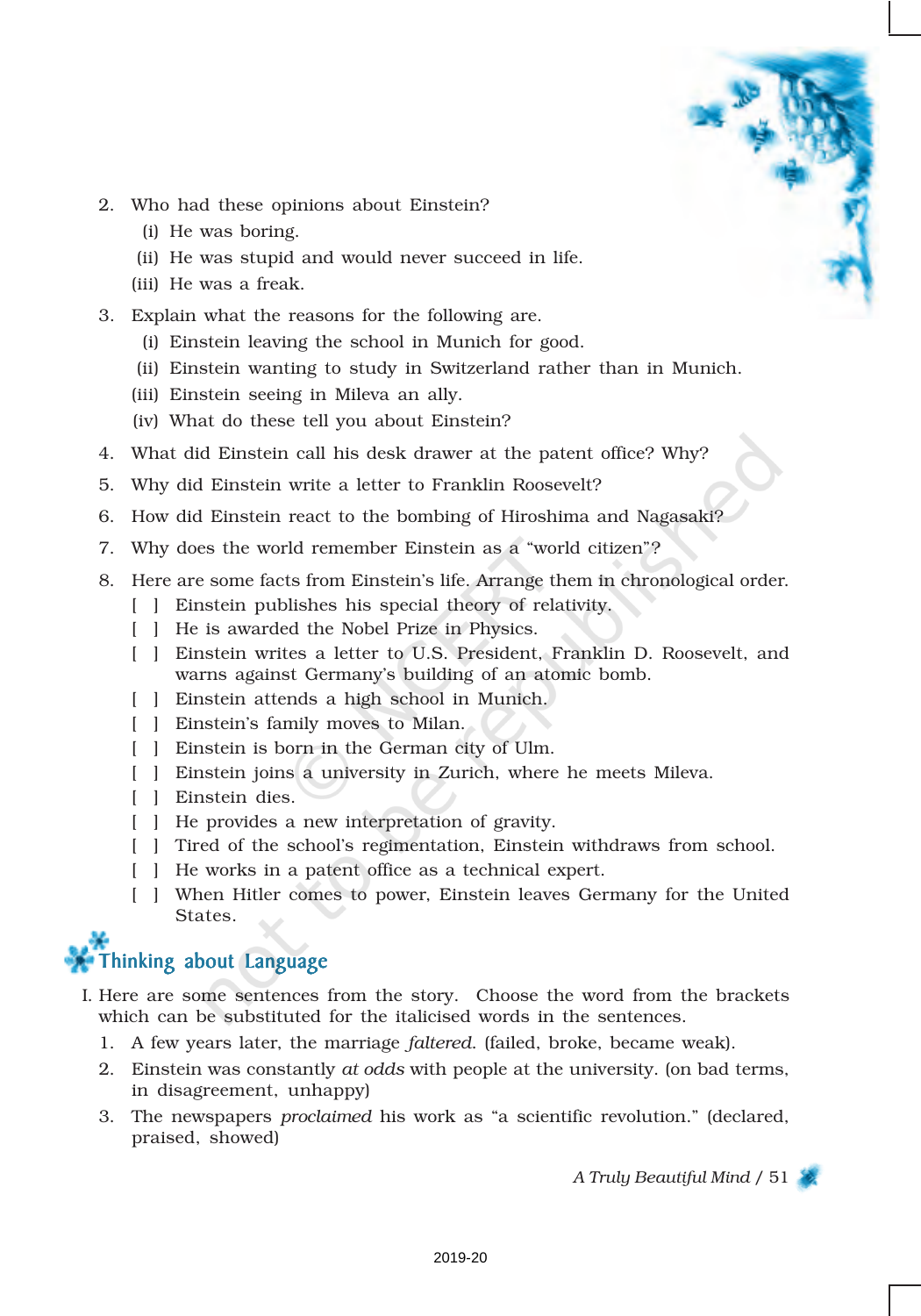- 4. Einstein got ever more involved in politics, *agitating* for an end to the arms buildup. (campaigning, fighting, supporting)
- 5. At the age of 15, Einstein felt so stifled that he left the school *for good*. (permanently, for his benefit, for a short time)
- 6. Five years later, the discovery of nuclear fission in Berlin had American physicists *in an uproar*. (in a state of commotion, full of criticism, in a desperate state)
- 7. Science wasn't the only thing that *appealed to* the dashing young man with the walrus moustache. (interested, challenged, worried)
- II. Study the following sentences.
	- Einstein became a gifted amateur violinist, *maintaining this skill throughout his life.*
	- Letters survive in which they put their affection into words, *mixing science with tenderness.*

The parts in italics in the above sentences begin with –ing verbs, and are called participial phrases. Participial phrases say something more about the person or thing talked about or the idea expressed by the sentence as a whole. For example:

– Einstein became a gifted amateur violinist. *He maintained this skill throughout his life.*

Complete the sentences below by filling in the blanks with suitable participial clauses. The information that has to be used in the phrases is provided as a sentence in brackets.

- 1. , the firefighters finally put out the fire. (They worked round the clock.)
- 2. She watched the sunset above the mountain, (She noticed the colours blending softly into one another.)
- 3. The excited horse pawed the ground rapidly, \_\_\_\_\_\_\_\_\_\_\_\_\_\_\_ (While it neighed continually.)
- 4. , I found myself in Bangalore, instead of Benaras. (I had taken the wrong train.)
- 5. , I was desperate to get to the bathroom. (I had not bathed for two days)
- 6. The stone steps, needed to be replaced. (They were worn down).
- 7. The actor received hundreds of letters from his fans, (They asked him to send them his photograph.)

52 / *Beehive*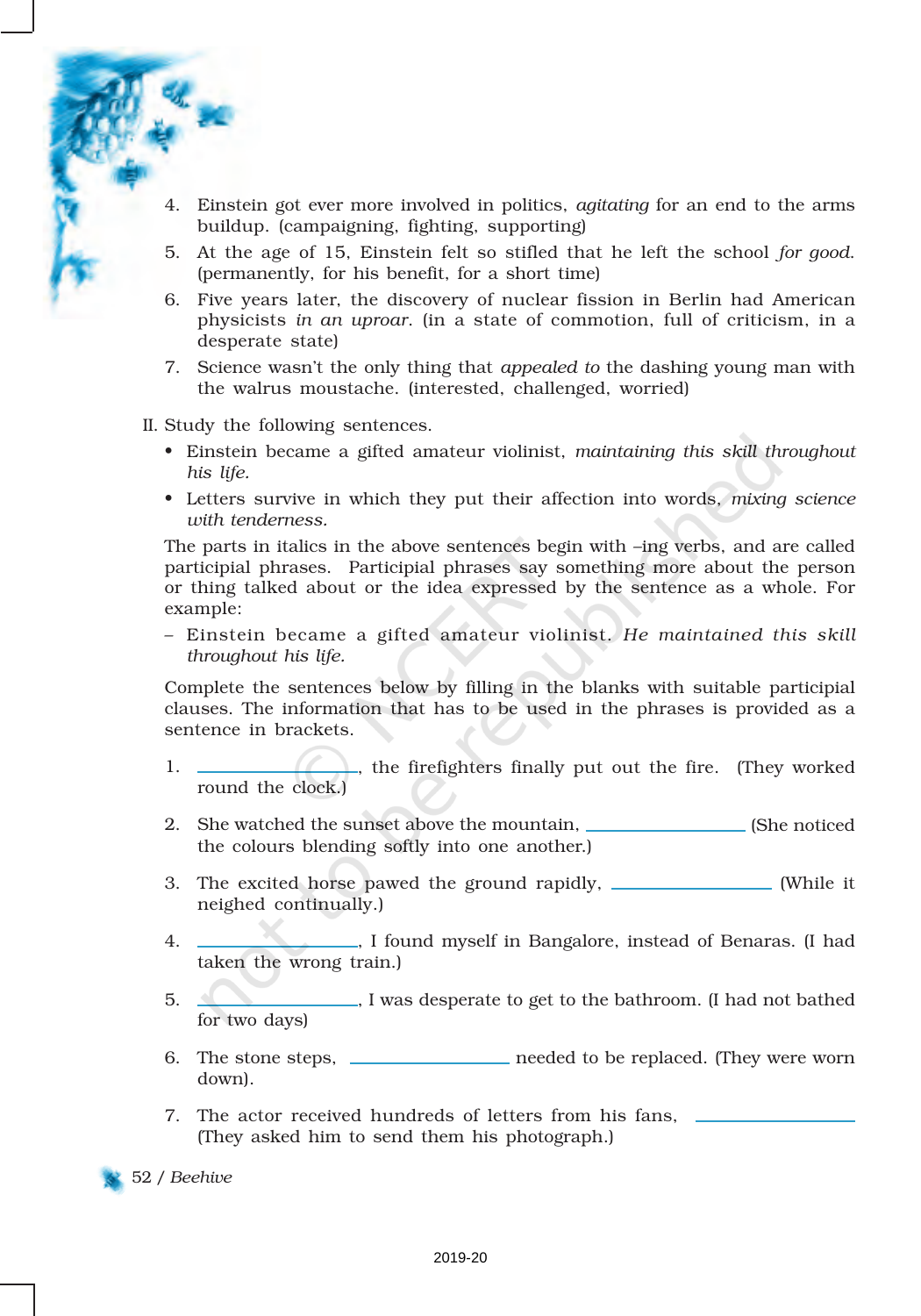



### Writing Newspaper Reports

Here are some notes which you could use to write a report.

21 August 2005 — original handwritten manuscript of Albert Einstein unearthed — by student Rowdy Boeynik in the University of the Netherlands — Boeynik researching papers — papers belonging to an old friend of Einstein — fingerprints of Einstein on these papers — 16-page document dated 1924 — Einstein's work on this last theory behaviour of atoms at low temperature — now known as the Bose-Einstein condensation — the manuscript to be kept at Leyden University where Einstein got the Nobel Prize.

Write a report which has four paragraphs, one each on:

- What was unearthed.
- Who unearthed it and when.
- What the document contained.
- Where it will be kept.

Your report could begin like this:

#### *Student Unearths Einstein Manuscript*

21 AUGUST 2005. An original handwritten Albert Einstein manuscript has been unearthed at a university in the Netherlands ...



Your teacher will dictate these paragraphs to you. Write down the paragraphs with correct punctuation marks.

In 1931 Charlie Chaplin invited Albert Einstein, who was visiting Hollywood, to a private screening of his new film, *City Lights*. As the two men drove into town together, passersby waved and cheered. Chaplin turned to his guest and explained: "The people are applauding you because none of them understands you and applauding me because everybody understands me."

One of Einstein's colleagues asked him for his telephone number one day. Einstein reached for a telephone directory and looked it up. "You don't remember your own number?" the man asked, startled.

"No," Einstein answered. "Why should I memorise something I can so easily get from a book?" (In fact, Einstein claimed never to memorise anything which could be looked up in less than two minutes.)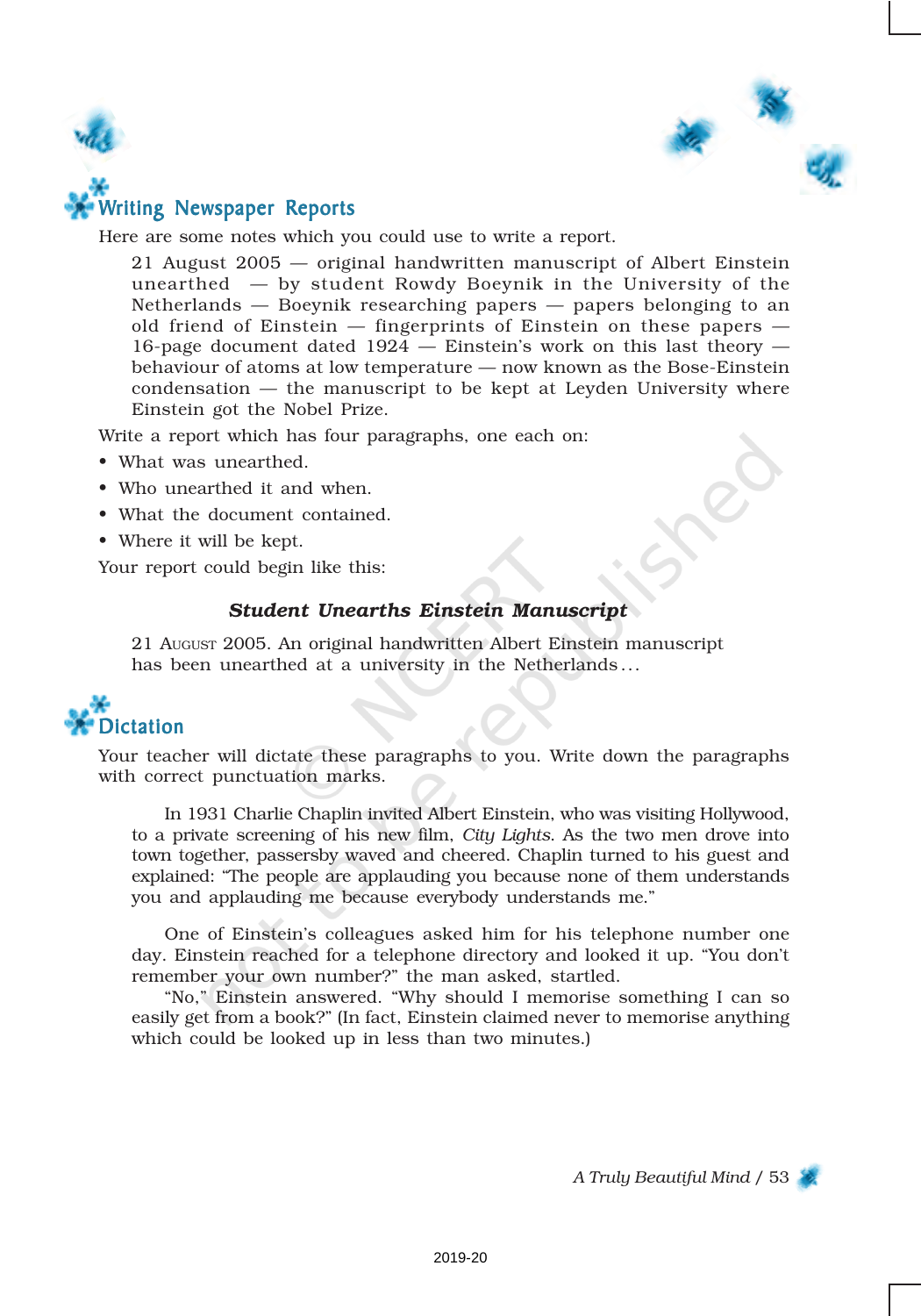



# The Lake Isle of Innisfree

*This well known poem explores the poet's longing for the peace and tranquillity of Innisfree, a place where he spent a lot of time as a boy. This poem is a lyric.*

I will arise and go now, and go to Innisfree, And a small cabin build there, of clay and wattles made: Nine bean-rows will I have there, a hive for the honeybee, And live alone in the bee-loud glade.

And I shall have some peace there, for peace comes dropping slow Dropping from the veils of the morning to where the cricket sings; There midnight's all a glimmer, and noon a purple glow, And evenings full of the linnet's wings.

I will arise and go now, for always night and day I hear the lake water lapping with low sounds by the shore; While I stand on the roadway, or on the pavements grey, I hear it in the deep heart's core.

WILLIAM BUTLER YEATS

#### **GLOSSARY**

wattles: twisted sticks for making fences, walls glade: clearing; open space linnet: a small brown and grey bird with a short beak

# Thinking about the Poem

I. 1.What kind of place is Innisfree? Think about:

- (i) the three things the poet wants to do when he goes back there (stanza I);
- (ii) what he hears and sees there and its effect on him (stanza II);
- (iii) what he hears in his "heart's core" even when he is far away from Innisfree (stanza III).